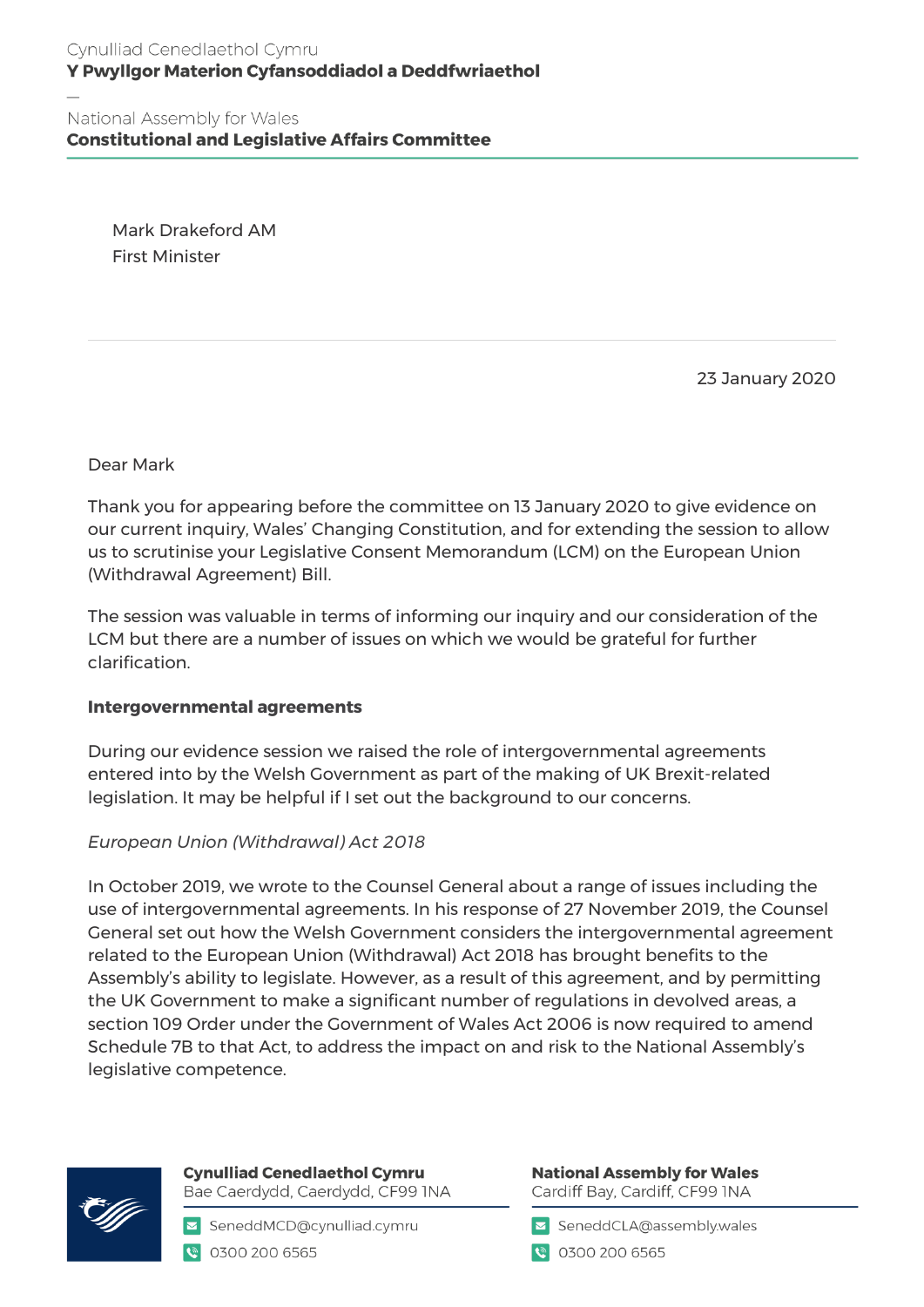**We acknowledge the commitment in the Trefnydd's letter of 17 December 2019 to provide an update on progress regarding the section 109 Order and look forward to hearing how it will address the concerns that we have raised on these matters.** 

*Healthcare (European Economic Area and Switzerland Arrangements) Act 2019 (formerly the Healthcare (International Arrangements) Bill)*

In January 2019, we published our report *The Welsh Government's Legislative Consent Memorandum on the Healthcare (International Arrangements) Bill*. Recommendations 1 and 3 related to Ministerial consent arrangements and notification to the Assembly about consent decisions. Vaughan Gething AM, the Minister for Health and Social Services, set out the Welsh Government's response on 12 February 2019. In considering the Welsh Government's response to our report at our meeting on 18 February 2019, we were asked not to publish a draft Memorandum of Understanding between the Welsh and UK Governments, which was used to explain why recommendations 1 and 3 were being rejected. In a letter of 18 February 2019, the Minister explained that the request not to publish the draft Memorandum of Understanding was in line with paragraph 7 of the *Inter-Institutional agreement between the National Assembly for Wales and the Welsh Government*, which refers to the Assembly recognising and respecting the need for confidential inter-governmental discussion between governments. There was insufficient time for the Committee to scrutinise a revised supplementary LCM which included the final Memorandum of Understanding before the relevant Legislative Consent Motion was debated on 12 March 2019.

# *Agriculture Bill*

Although the UK Government's Agriculture Bill did not complete its passage through the UK Parliament prior to the 2019 General Election, we did scrutinise two Legislative Consent Memorandums related to the Bill and issued two reports. In our first report, *The Welsh Government's Legislative Consent Memorandum on the Agriculture Bill* published in January 2019, we noted that the Welsh Government had entered into a bilateral agreement with the UK Government as a means of resolving a dispute over whether consent was required for the inclusion of a particular clause in the Bill. Recommendation 9 of our report stated:

*"The Cabinet Secretary should explain to this Committee why it may not be necessary to amend clause 26 of the UK Agriculture Bill to resolve the issues that have been of concern to the Welsh Government. In so doing, the Cabinet Secretary should explain whether the intergovernmental agreement she spoke of would, in effect, allow UK Ministers to act in devolved areas without any scrutiny by the National Assembly."*

Our second report in June 2019, *The Welsh Government's Legislative Consent Memorandum (Memorandum No 2) on the Agriculture Bill*, expressed concern at the delay in responding to our first report, as well as highlighting serious concerns with the use of the bilateral agreement. On 25 July 2019, after our last meeting of the summer

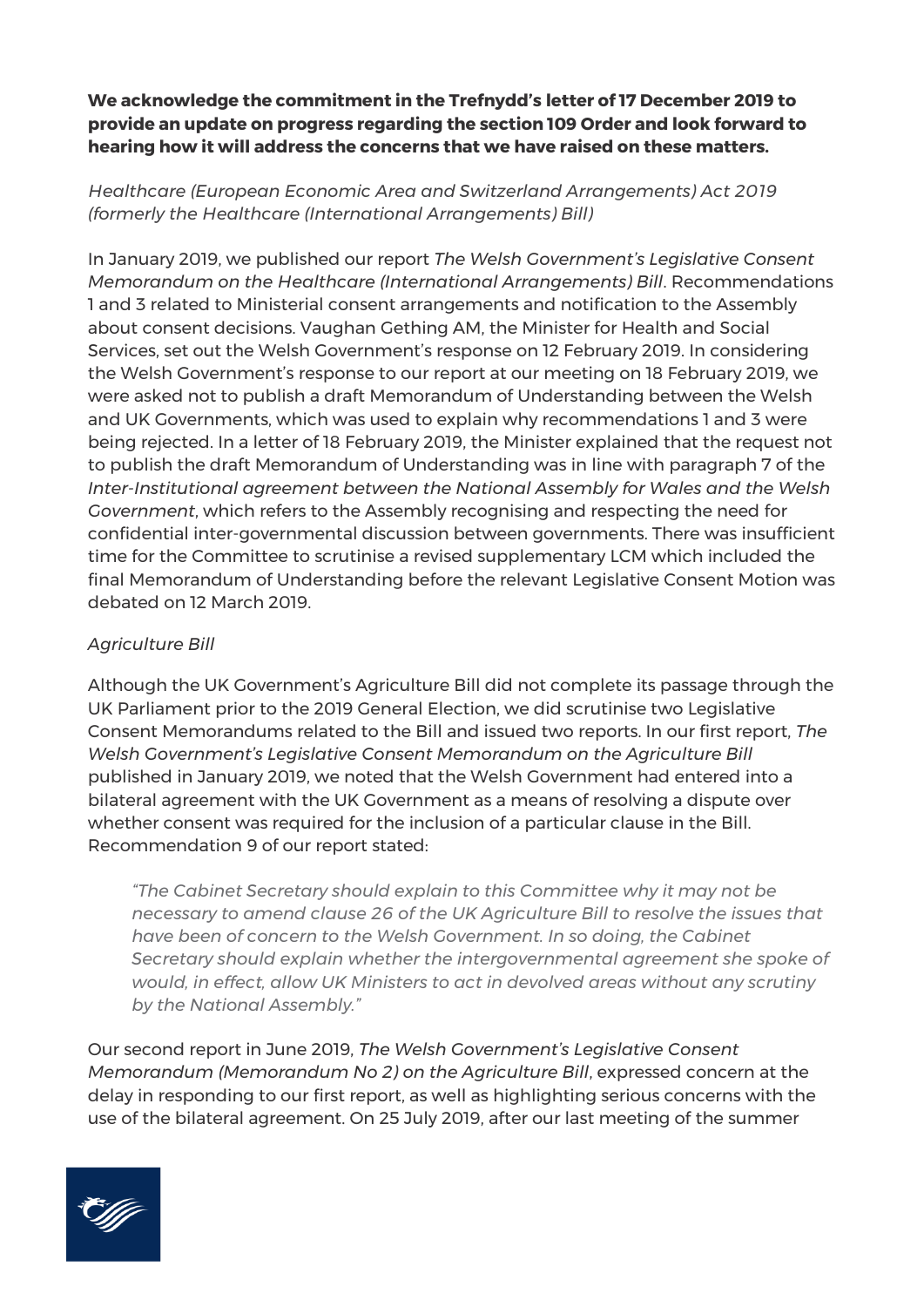term, Lesley Griffiths AM, the Minister for Environment, Energy and Rural Affairs responded to our reports and in respect of recommendation 9 stated above:

*"I have secured the strongest possible role for the Welsh Ministers in the use of the powers and I no longer consider it necessary to amend the Bill. Subordinate legislation on devolved matters will continue to be laid before the Assembly for scrutiny in the usual way."*

#### *The use of intergovernmental agreements*

#### In his letter to us of 27 November 2019 the Counsel General, told us:

*"Intergovernmental agreements are by their nature, and should remain, the responsibility of the relevant executives, and should not be subject to consent by legislatures. The Welsh Government enters into a range of agreements, both legally binding and non-legally binding, and it would not be constitutionally appropriate given the separation of powers for the Assembly to consent to those, although of course Members can and do scrutinise them.*

*Where intergovernmental agreements are linked to primary legislation for which the Assembly's consent is sought, we would anticipate that consideration of the relevant intergovernmental agreement would be part of the Assembly's consideration. Furthermore, we would anticipate ongoing Assembly scrutiny of the operation of intergovernmental agreements under the mechanisms agreed in the inter-institutional agreement between the Assembly and the Welsh Government."*

The comments of the Counsel General and the approach adopted in relation to the Healthcare and Agriculture Bills highlight a lack of clarity around when the Welsh Government believe it is appropriate for committees to engage in scrutiny of intergovernmental agreements linked to primary legislation. In our evidence session you acknowledged that scrutiny of intergovernmental agreements was "post-event".

During the evidence session we asked, why, when governments can't agree on provisions in UK Bills that would be subject to Assembly consent, is it appropriate to use intergovernmental agreements in their place, which then won't be subject to Assembly consent. This question arose, in particular, as a result of our scrutiny of the Agriculture Bill. We also asked whether the use of intergovernmental agreements therefore provide an incentive for the UK Government not to include legally binding provisions in UK Bills, and you indicated that you understood why these concerns might arise.

Intergovernmental agreements have become of considerable interest and concern to us because they cover the UK Government making regulations in devolved policy areas, which are then subject to formal scrutiny by the UK Parliament rather than the National Assembly. The role of Assembly committees in scrutinising regulations and associated policy on these devolved issues effectively amounts to post-event representation rather

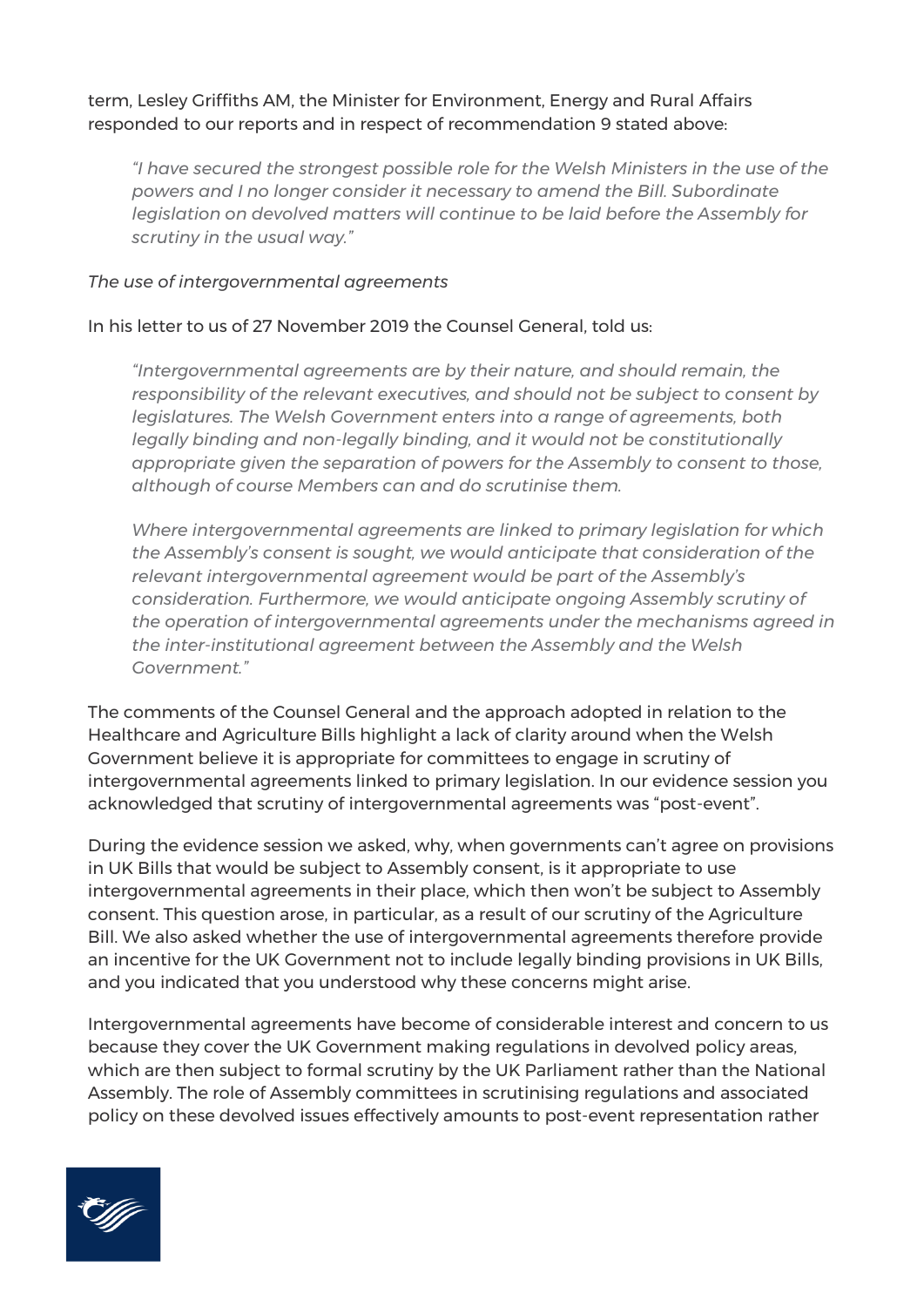than influencing thinking or decision-making by reporting to the Assembly on the regulations in question.

# **We therefore welcome your offer of considering how the National Assembly could play a greater role in scrutinising intergovernmental agreements and any further thoughts you have on their continued use and duration, particularly as the majority of UK-wide common frameworks will also be underpinned by such agreements.**

### **Regulations under the European Union (Withdrawal Agreement) Bill**

The European Union (Withdrawal Agreement) Bill provides the Welsh Ministers with a number of regulation-making powers. During the evidence session, we asked to what extent has the Welsh Government assessed the need for regulations to be made by the Welsh Ministers under the Bill, in particular under the following clauses: 4, 12-14, 19 and 22.

The First Minister told the Committee that the powers under clause 4 are ones that the Welsh Government has currently no plans to use. In terms of the others, he said that they are all matters that are going to be subject to further discussion between the UK Government and the European Union during the implementation period and it is therefore difficult to see at this point in the process the extent to which Welsh Ministers might need to use their powers because "we do not know enough about the way in which citizenship rights for example will be the subject of further refinement between the UK and EU" during the next 12 months.

**In order to inform our preparatory work, we would be grateful if you could provide the Committee with your assessment of the volume of and timescales for subordinate legislation expected to be made under these clauses of the European Union (Withdrawal Agreement) Bill and whether the Welsh Government intends to make its own regulations or consent to statutory instruments made by the UK Government.** 

#### **Statutory Instrument Consent Memorandums (SICMs)**

We have clearly disagreed over the requirements set out in Standing Order 30A. Irrespective of our differing views on this point, it is correct to say that the UK Government has amended primary legislation in devolved areas with the agreement of the Welsh Government and without the consent of the National Assembly. However, we very much welcome the letter of 17 December from Ken Skates AM, Minister for Economy and Transport Minister stating that as the majority of the programme to correct the statute book has been substantially completed, "the time is right to … revert to the normal procedure whereby Welsh Government table Motions for SICMs". During our evidence session we sought a commitment that the Welsh Government will table motions for SICMs each time the UK Government uses its powers under the European Union (Withdrawal Agreement) Bill to amend primary legislation in devolved areas, so that the Assembly can formally consent. In response you committed to tabling motions as far as is reasonably practicable.